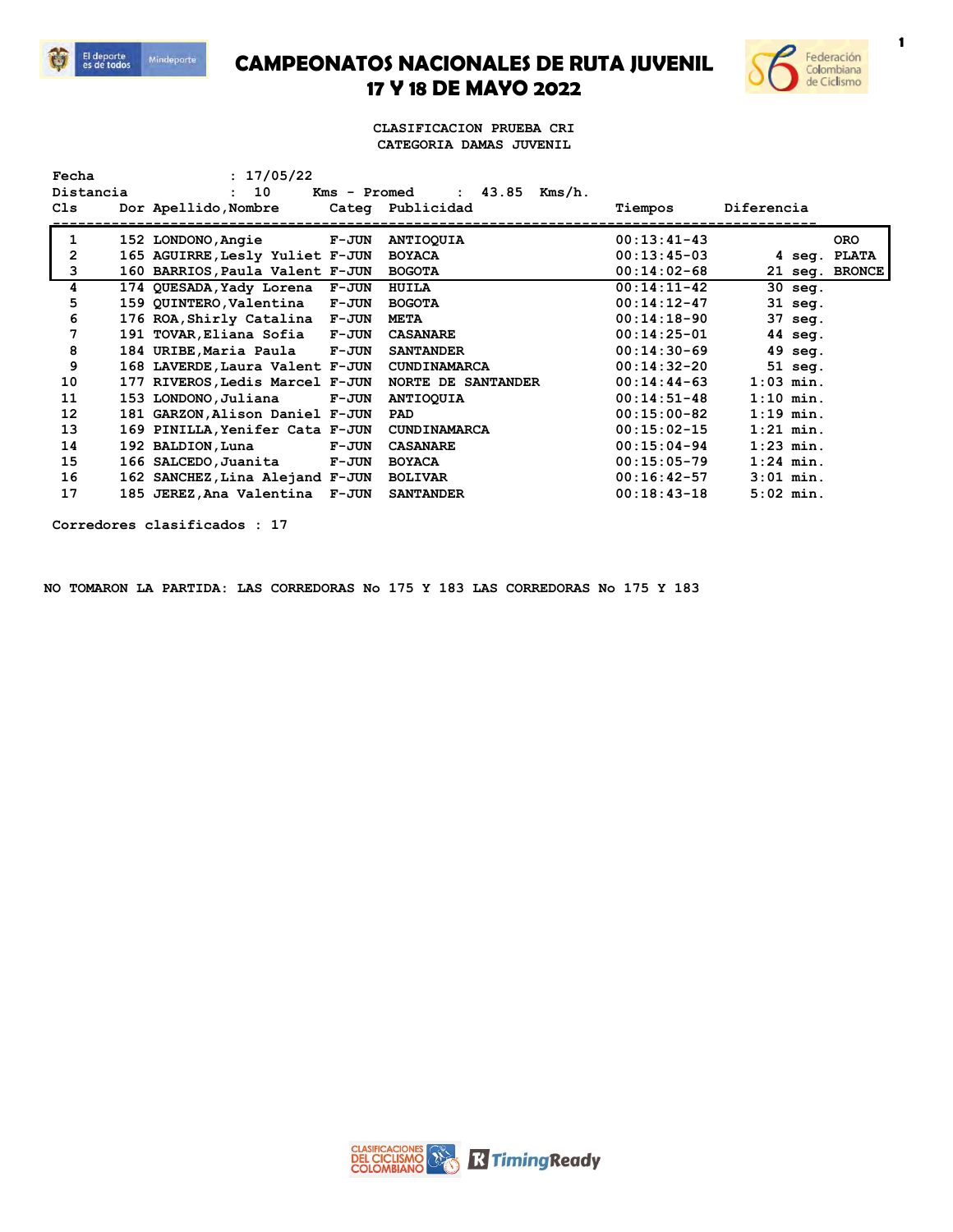

## **CAMPEONATOS NACIONALES DE RUTA JUVENIL 17 Y 18 DE MAYO 2022**



**CLASIFICACION PRUEBA CRI HOMBRES JUVENIL** 

| Fecha                                                                                   |  | : 17/05/22                      |         |                           |                                                    |             |               |
|-----------------------------------------------------------------------------------------|--|---------------------------------|---------|---------------------------|----------------------------------------------------|-------------|---------------|
| 20<br>Distancia<br>49.76 Kms/h.<br>$\ddot{\phantom{a}}$<br>Kms - Promed<br>$\mathbf{L}$ |  |                                 |         |                           |                                                    |             |               |
| C1s                                                                                     |  | Dor Apellido, Nombre            |         | Categ Publicidad          | Tiempos<br>-------- <u>-----------------------</u> | Diferencia  |               |
| 1                                                                                       |  | 18 PLAZAS, Robert Andres CAD-1  |         | <b>BOYACA</b>             | $00:24:07-61$                                      |             | <b>ORO</b>    |
| $\overline{2}$                                                                          |  | 116 URIAN, Juan David           | $CAD-1$ | INDEPORTES BOYACA AVANZA  | $00:24:08-26$                                      |             | 1 seg. PLATA  |
| 3                                                                                       |  | 1 MUNOZ, Jaider                 | $CAD-1$ | <b>ANTIOQUIA</b>          | $00:24:13-77$                                      |             | 6 seg. BRONCE |
| 4                                                                                       |  | 24 PINILLA, Juan Sebasti CAD-1  |         | TEAM INGENIERIA DE VIAS   | $00:24:14-74$                                      | 7 seg.      |               |
| 5                                                                                       |  | 123 GUATIBONZA, Jhonatan        | $CAD-1$ | TAL COLOMBIA-BIC STRONGMA | $00:24:27-35$                                      | 20 seg.     |               |
| 6                                                                                       |  | 70 COLORADO, William            | $CAD-1$ | <b>RISARALDA</b>          | $00:24:32-89$                                      | $25$ seq.   |               |
| 7                                                                                       |  | 44 FLOREZ, Joseph               | $CAD-1$ | CUNDINAMARCA              | $00:24:40-41$                                      | 33 seg.     |               |
| 8                                                                                       |  | 124 PESCADOR, Diego Ferna CAD-1 |         | TAL COLOMBIA-BIC STRONGMA | $00:24:40-67$                                      | 33 seg.     |               |
| 9                                                                                       |  | 90 BERNAL, Ronald Steven CAD-1  |         | AMPRO-ZIPA TRRA CAMP-GARM | $00:24:45-84$                                      | 38 seg.     |               |
| 10                                                                                      |  | 9 CARDENAS, Daniel              | $CAD-1$ | <b>BOGOTA</b>             | $00:24:50-01$                                      | 43 seg.     |               |
| 11                                                                                      |  | 21 CAMARGO, Yeferson Ceb CAD-1  |         | <b>BOYACA</b>             | $00:24:50-92$                                      | 43 seg.     |               |
| 12                                                                                      |  | 7 HOYOS,David Esteban           | $CAD-1$ | <b>ANTIOQUIA</b>          | $00:24:51-31$                                      | 44 seg.     |               |
| 13                                                                                      |  | 25 CASTRO, Carlos Andres CAD-1  |         | TEAM INGENIERIA DE VIAS   | $00:24:52-24$                                      | 45 seg.     |               |
| 14                                                                                      |  | 86 MARIN, Jhojan Stiven         | $CAD-1$ | <b>VALLE</b>              | $00:24:56-85$                                      | 49 seg.     |               |
| 15                                                                                      |  | 113 CARDENAS, Juan David        | $CAD-1$ | INDEPORTES BOYACA AVANZA  | $00:25:05-13$                                      | 58 seg.     |               |
| 16                                                                                      |  | 127 PAREJA, Lenin stiven        | $CAD-1$ | TEAM KRONOS               | $00:25:08-45$                                      | $1:01$ min. |               |
| 17                                                                                      |  | 134 MENDEZ, Henry David         | $CAD-1$ | <b>CASANARE</b>           | $00:25:11-23$                                      | $1:04$ min. |               |
| 18                                                                                      |  | 43 GAMBA, Cristian Santi CAD-1  |         | <b>CUNDINAMARCA</b>       | $00:25:18-37$                                      | $1:11$ min. |               |
| 19                                                                                      |  | 97 GUZMAN, Nicolas              | $CAD-1$ | CANAPRO-TEAMSOLER-TRIEXPR | $00:25:23-99$                                      | $1:16$ min. |               |
| 20                                                                                      |  | 10 CUARTAS, Esteban             | $CAD-1$ | <b>BOGOTA</b>             | $00:25:26-96$                                      | $1:19$ min. |               |
| 21                                                                                      |  | 108 GONZALEZ, Juan Jeroni CAD-1 |         | FUNDACION ESTEBAN CHAVES  | $00:25:36-34$                                      | $1:29$ min. |               |
| 22                                                                                      |  | 31 JARAMILLO, Esteban           | $CAD-1$ | <b>CALDAS</b>             | $00:25:37-60$                                      | $1:30$ min. |               |
| 23                                                                                      |  | 77 JURADO,Nicolas Aleja CAD-1   |         | <b>SANTANDER</b>          | $00:25:39-18$                                      | $1:32$ min. |               |
| 24                                                                                      |  | 100 CHITIVA, Carlos Alber CAD-1 |         | <b>EVERET</b>             | $00:25:39-58$                                      | $1:32$ min. |               |
| 25                                                                                      |  | 30 GIRALDO, Juan Esteban CAD-1  |         | <b>CALDAS</b>             | $00:25:41-45$                                      | $1:34$ min. |               |
| 26                                                                                      |  | 79 MARINO, Nelson David CAD-1   |         | <b>SANTANDER</b>          | $00:25:45-39$                                      | $1:38$ min. |               |
| 27                                                                                      |  | 87 VALENCIA, Obed Daniel CAD-1  |         | <b>VALLE</b>              | $00:25:49-38$                                      | $1:42$ min. |               |
| 28                                                                                      |  | 128 GARCIA, Juan Felipe         | $CAD-1$ | TEAM KRONOS               | $00:25:55-91$                                      | $1:48$ min. |               |
| 29                                                                                      |  | 95 MUNOZ, Ivan Felipe           | $CAD-1$ | CANAPRO-TEAMSOLER-TRIEXPR | $00:26:00-56$                                      | $1:53$ min. |               |
| 30                                                                                      |  | 91 BERNAL, Sayron Julian CAD-1  |         | AMPRO-ZIPA TRRA CAMP-GARM | $00:26:28-68$                                      | $2:21$ min. |               |
| 31                                                                                      |  | 107 ZORRO, Daniel Alfonso CAD-1 |         | FUNDACION ESTEBAN CHAVES  | $00:26:32-68$                                      | $2:25$ min. |               |
| 32                                                                                      |  | 101 BENITEZ, Edwin Alejan CAD-1 |         | <b>EVERET</b>             | $00:26:35-22$                                      | $2:28$ min. |               |
| 33                                                                                      |  | 15 STAVE, Fredys De Jesu CAD-1  |         | <b>BOLIVAR</b>            | $00:26:52-57$                                      | $2:45$ min. |               |
| 34                                                                                      |  | 58 NAVARRETE, Julian Enr CAD-1  |         | <b>META</b>               | $00:26:53-00$                                      | $2:46$ min. |               |
| 35                                                                                      |  | 36 CERON, Andres Sebasti CAD-1  |         | <b>CAUCA</b>              | $00:26:54-98$                                      | $2:47$ min. |               |
| 36                                                                                      |  | 49 MORA, Andres Camilo          | $CAD-1$ | FYF TEAM-CUNDINAMARCA     | $00:27:01-47$                                      | $2:54$ min. |               |
| 37                                                                                      |  | 136 DIAZ, Jose Andres           | $CAD-1$ | <b>CASANARE</b>           | $00:27:15-06$                                      | $3:08$ min. |               |
| 38                                                                                      |  | 59 CARDONA, Aldair              | $CAD-1$ | <b>META</b>               | $00:27:16-75$                                      | $3:09$ min. |               |
| 39                                                                                      |  | 64 MUNOZ, Diomer Alejand CAD-1  |         | NORTE DE SANTANDER        | $00:27:45-74$                                      | $3:38$ min. |               |
| 40                                                                                      |  | 37 MONTANO, Deiner              | $CAD-1$ | <b>CAUCA</b>              | $00:27:51-67$                                      | $3:44$ min. |               |
| 41                                                                                      |  | 16 RAMIREZ, Juan Pablo          | $CAD-1$ | <b>BOLIVAR</b>            | $00:29:01-61$                                      | $4:54$ min. |               |
| 42                                                                                      |  | 65 ROJAS, Andres Steven         | $CAD-1$ | <b>NORTE DE SANTANDER</b> | $00:29:14-97$                                      | $5:07$ min. |               |
| 43                                                                                      |  | 41 SAEZ, Santiago               | $CAD-1$ | <b>CORDOBA</b>            | $00:29:42-37$                                      | $5:35$ min. |               |
| 44                                                                                      |  | 39 LOPERA, Mauricio Davi CAD-1  |         | <b>CORDOBA</b>            | $00:30:56-85$                                      | $6:49$ min. |               |

**Corredores clasificados : 44**